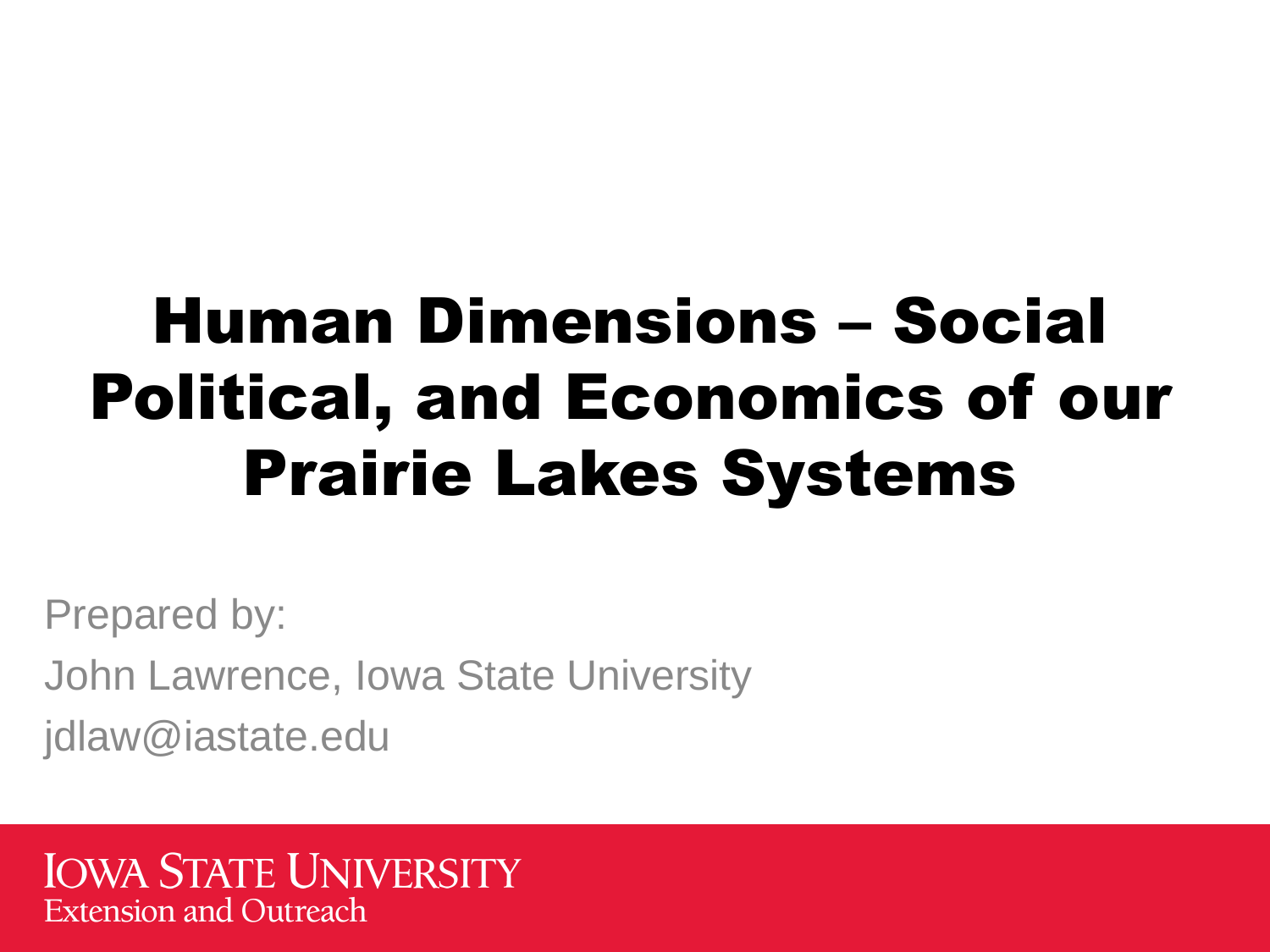## **Overview**

- Disclaimer
- Decision process
- Human dimension
	- Theory
	- Practice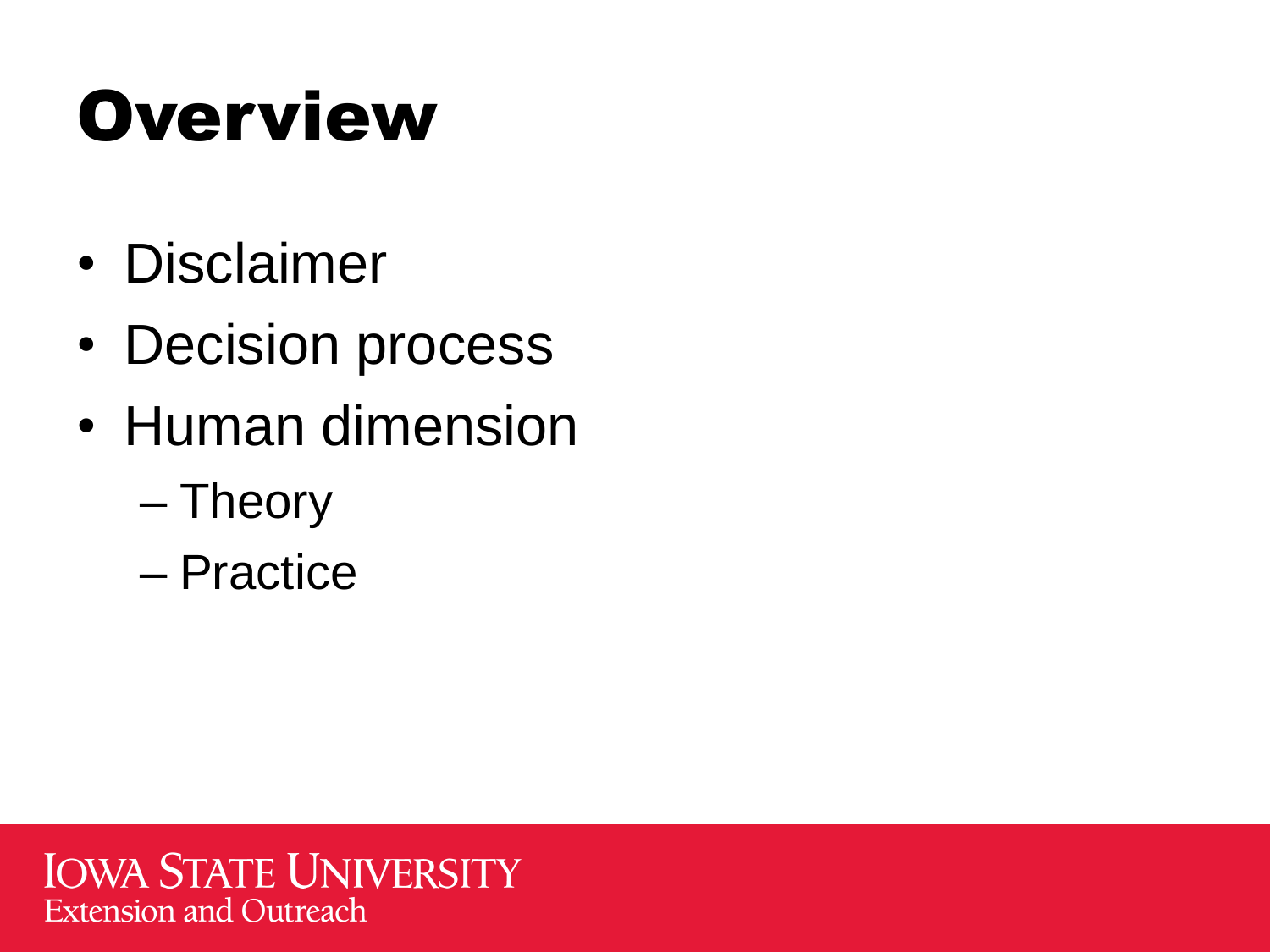## Disclaimer

- My perspective
- Where are you on the continuum
- Relatively new science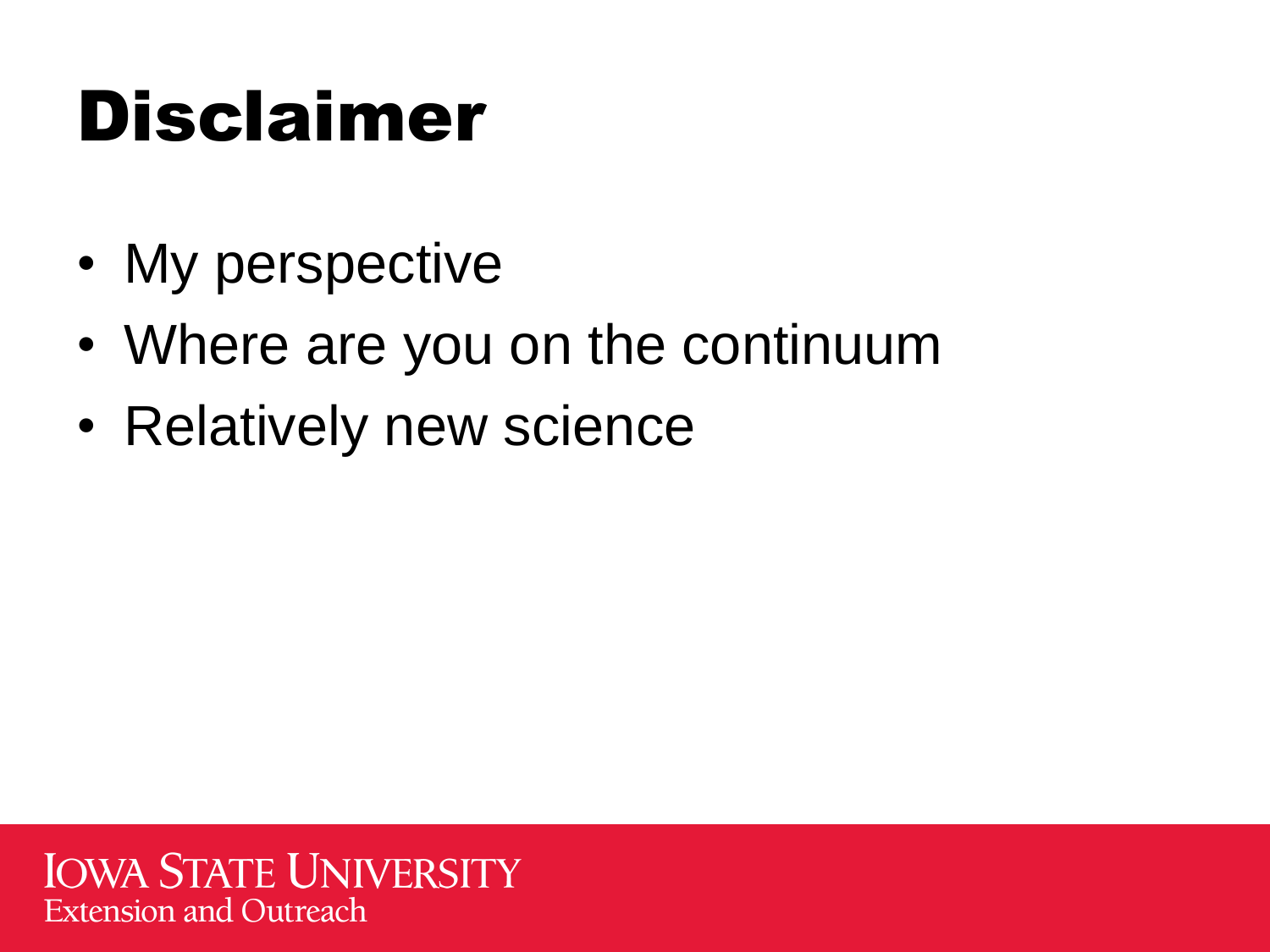## NRS Logic Model

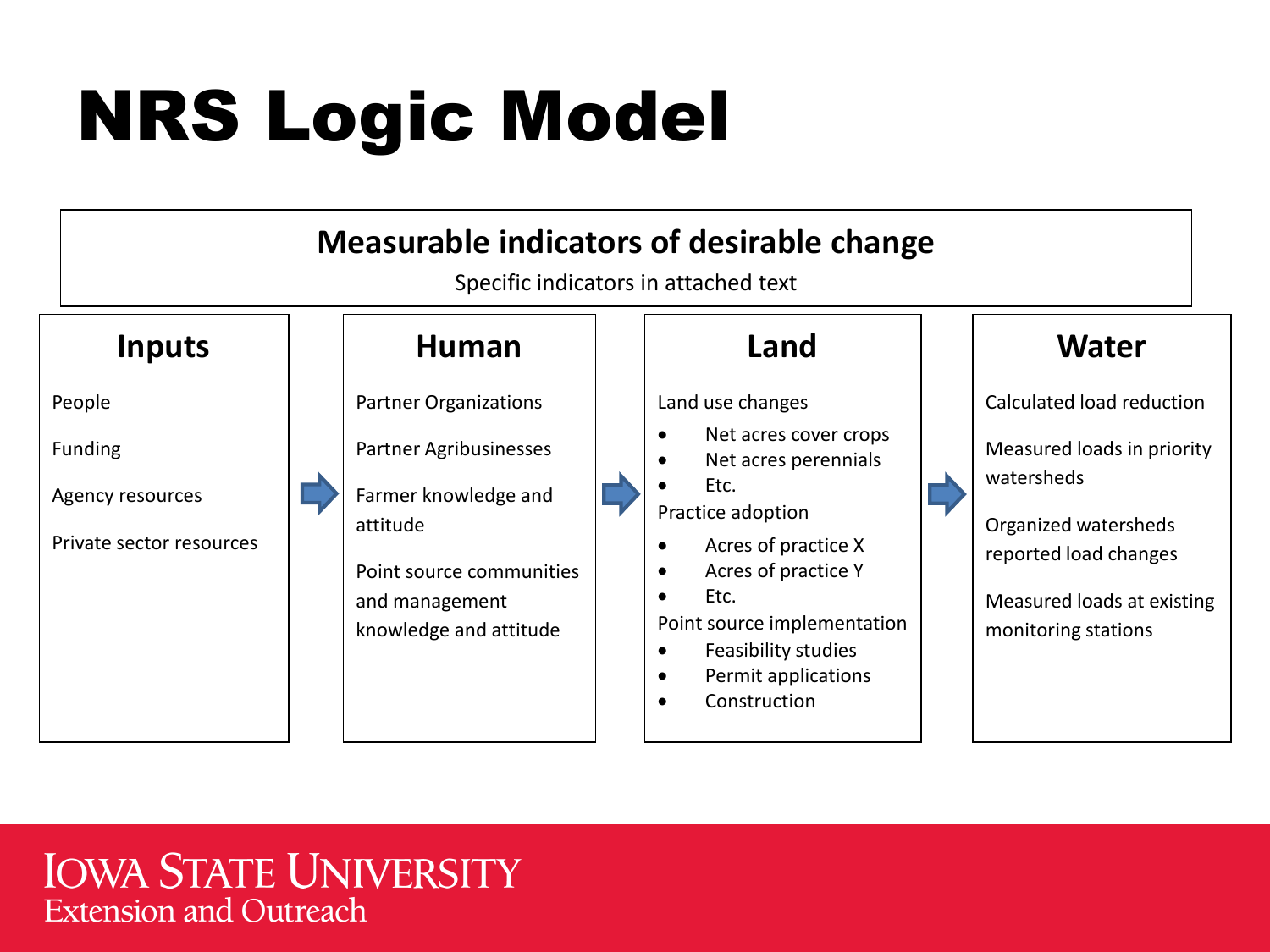## Science and technology role

- Research-based information
- Chemical and physical measures
- Engineering and hydrogeology
- Planning and design
- Best management practices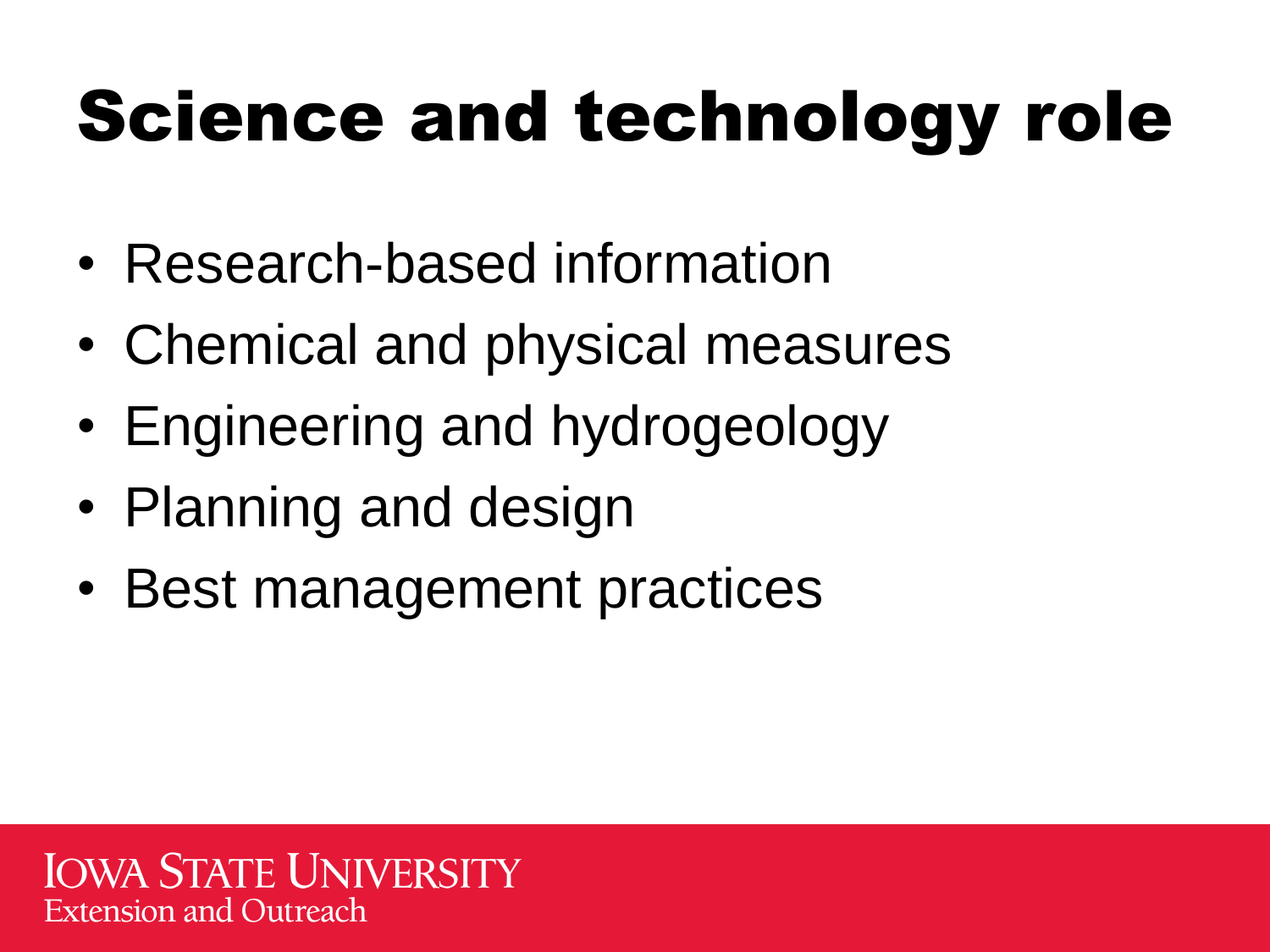## Technical challenge

- The technical issues can be difficult, but are clear cut
- This "Expert" role is necessary but not sufficient
- Selection and implementation depend on engaged people with a vested interest in the outcome.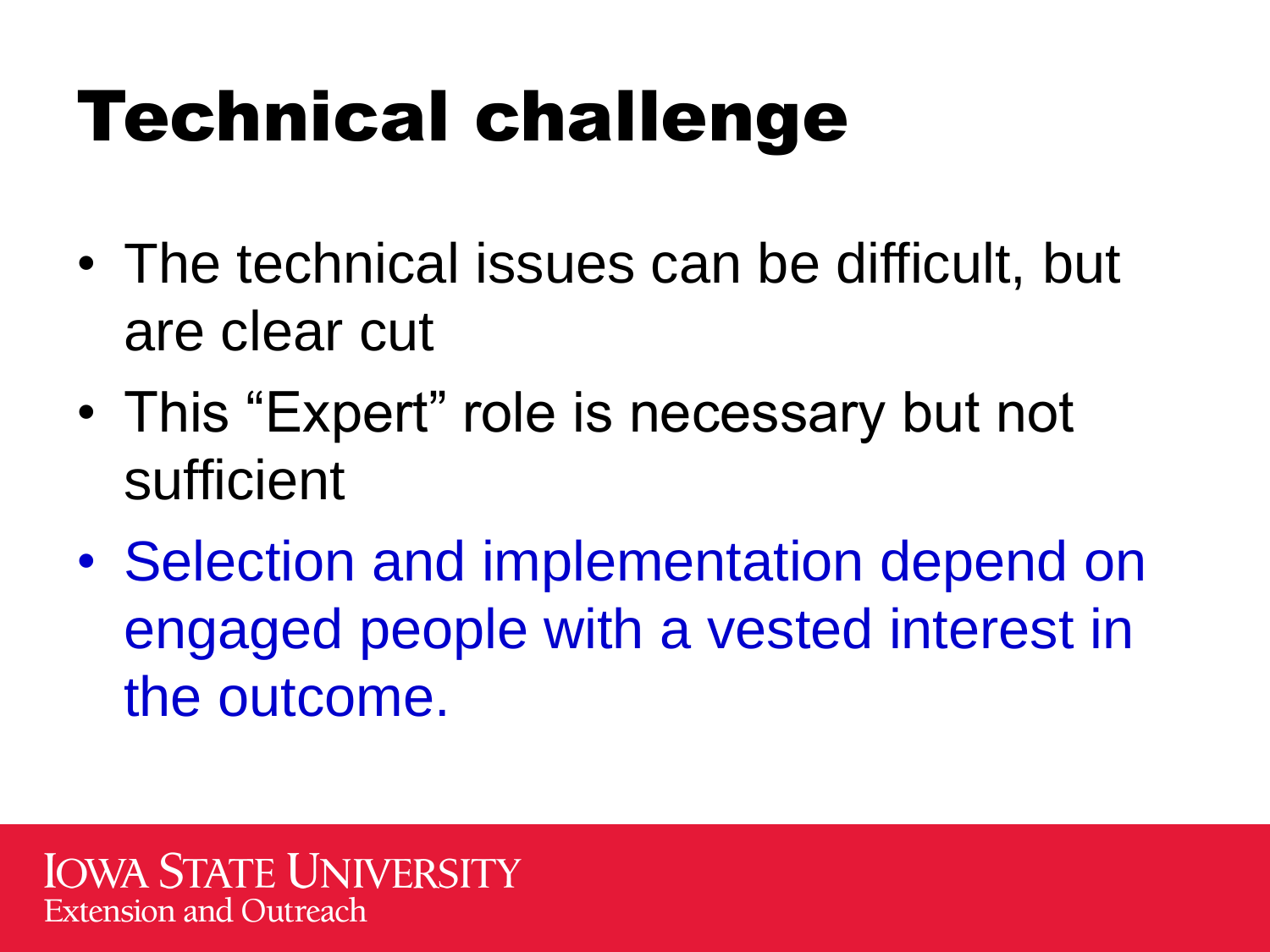## Political and structural aspects

- Rules and regulations
- Zoning and use
- Incentives
- Property rights and public goods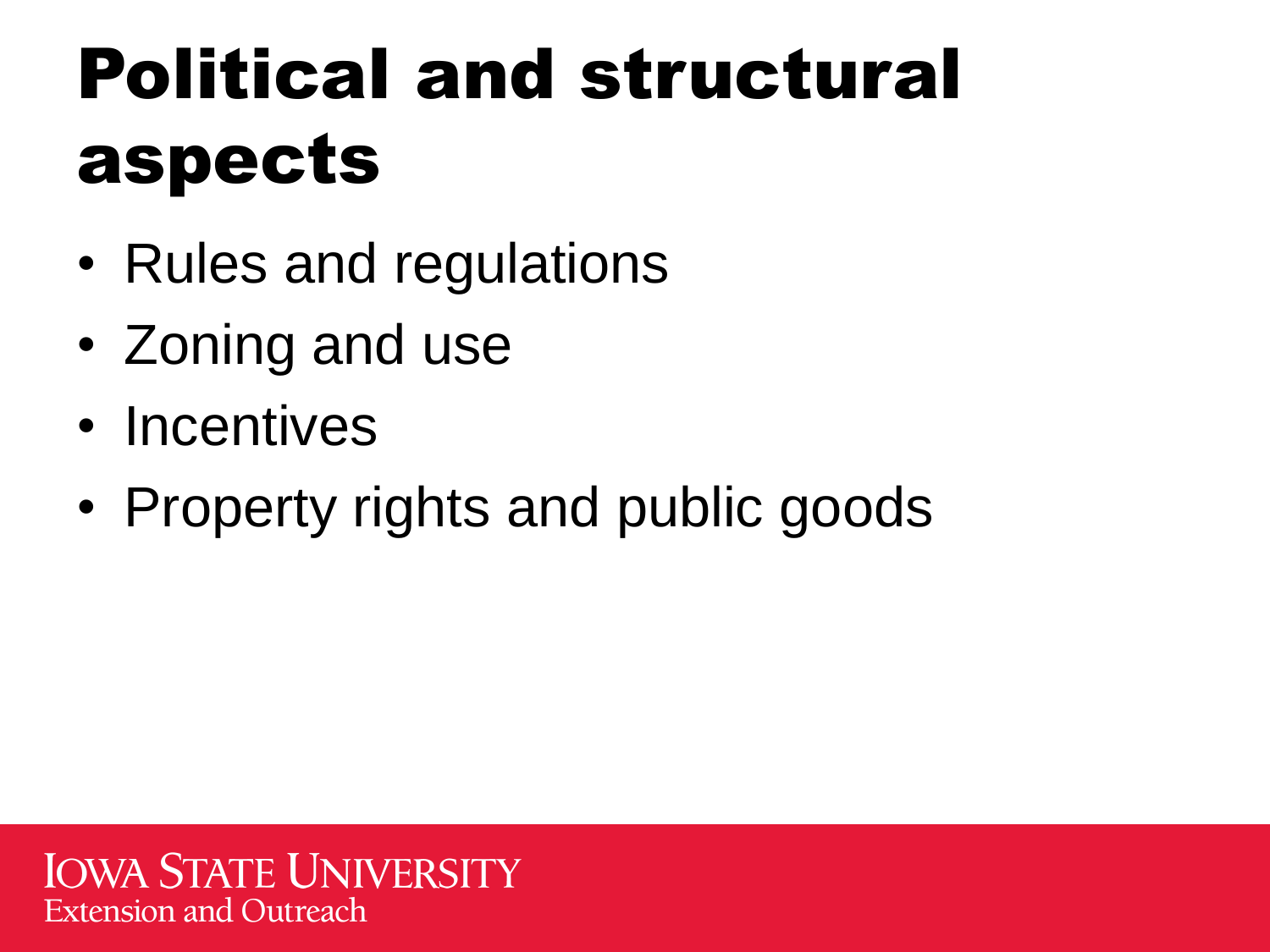## Political and structural challenge

- Legal rules, processes, and incentives are "one size fits all"; and can lead to maladaptive rather than remedial and effective solutions
- Diverse and competing interests can become polarized; delaying and blocking positive changes and solutions
- Effective progress toward the "preferred" outcome depends on engaged people with a vested interest in the outcome.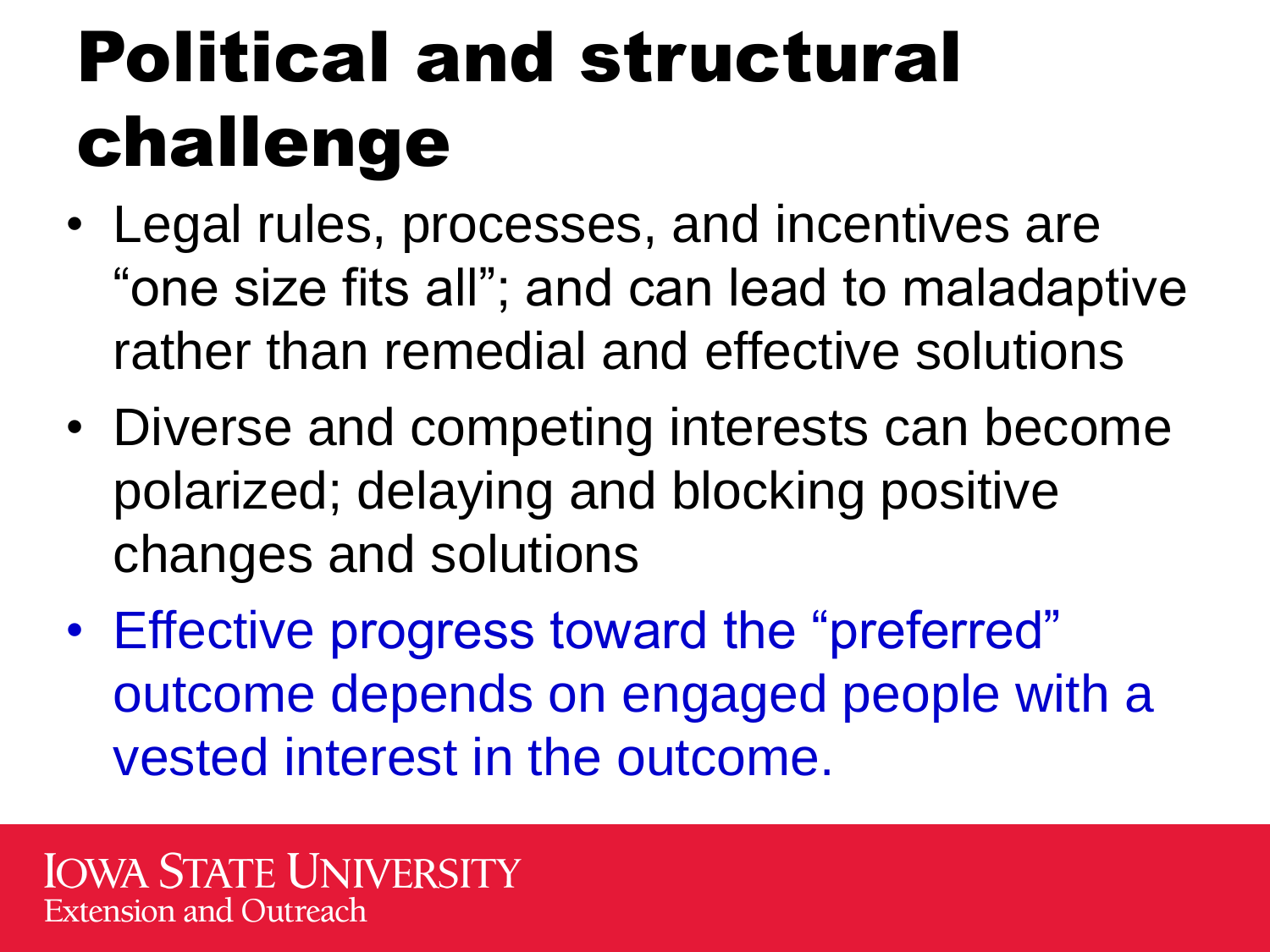## The BIG challenge

How to effectively integrate

- Science and technical expertise;
- Political and structural rules and incentives;
- Diverse individual and group values, views, preferences, and resources

….to get to better water quality outcomes?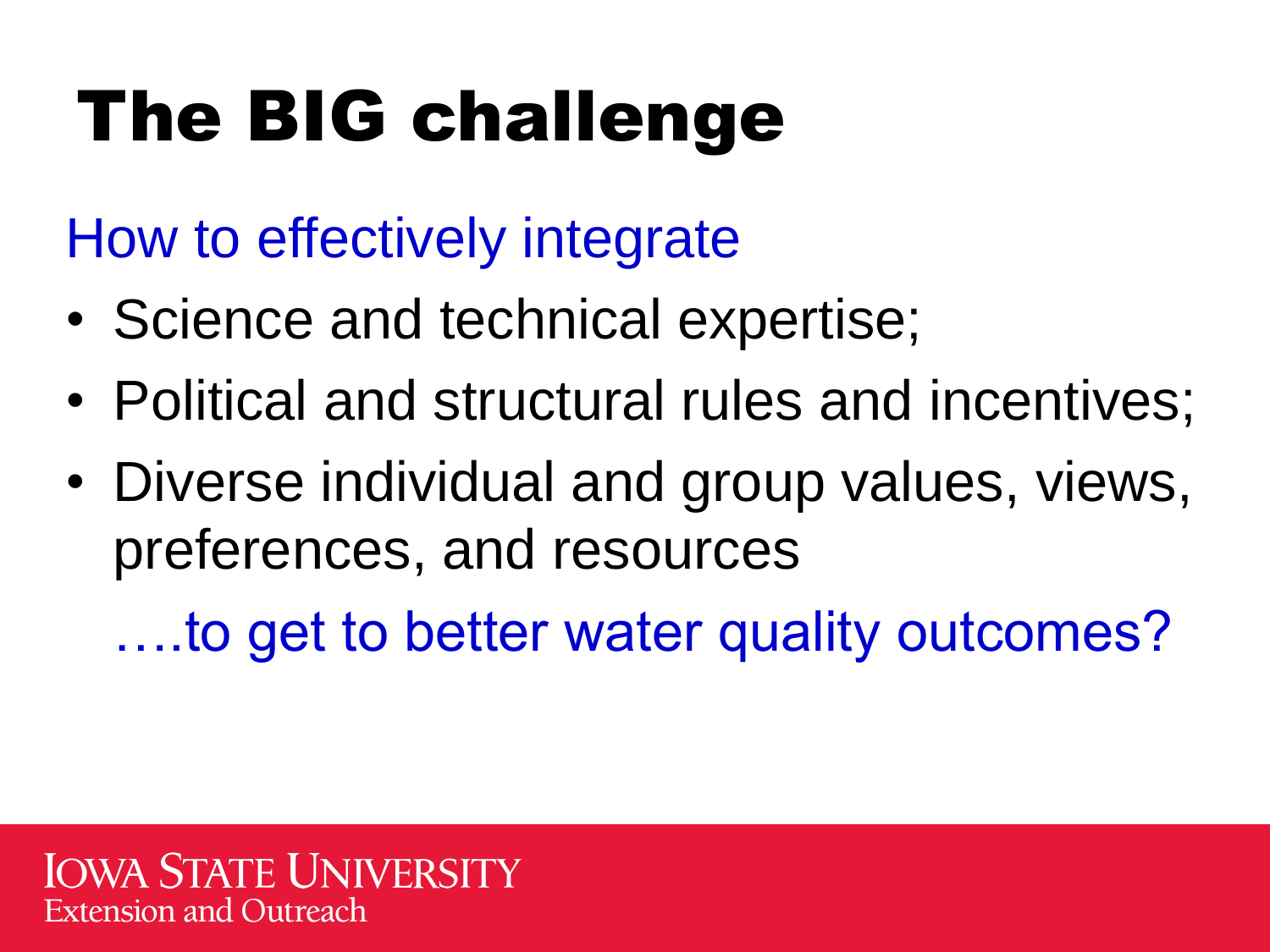## It's about people

Re-solving and re-negotiating solutions to complex and difficult water issues is a human-social process…. requiring citizens to integrate science, technologies, diverse values and perspectives, and resources; and negotiate solutions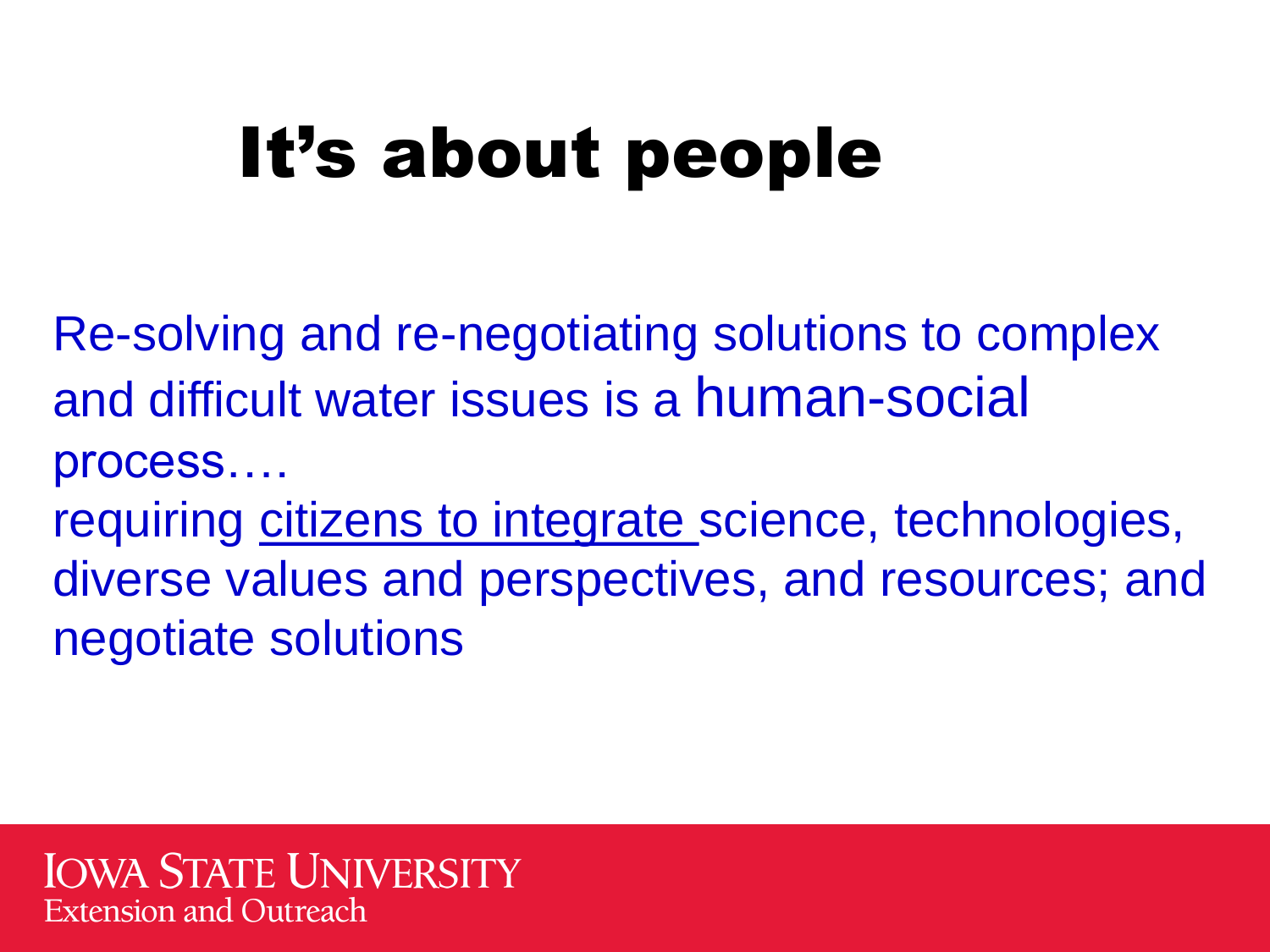## Human dimension

*The Citizen Effect is about the processes and consequences of citizen's public engagement with water and each other and the actions they take to make their waters better.*

Pathways to Getting Better Water Quality: The Citizen Effect Lois Wright Morton and Susan S. Brown, editors. Springer, 2011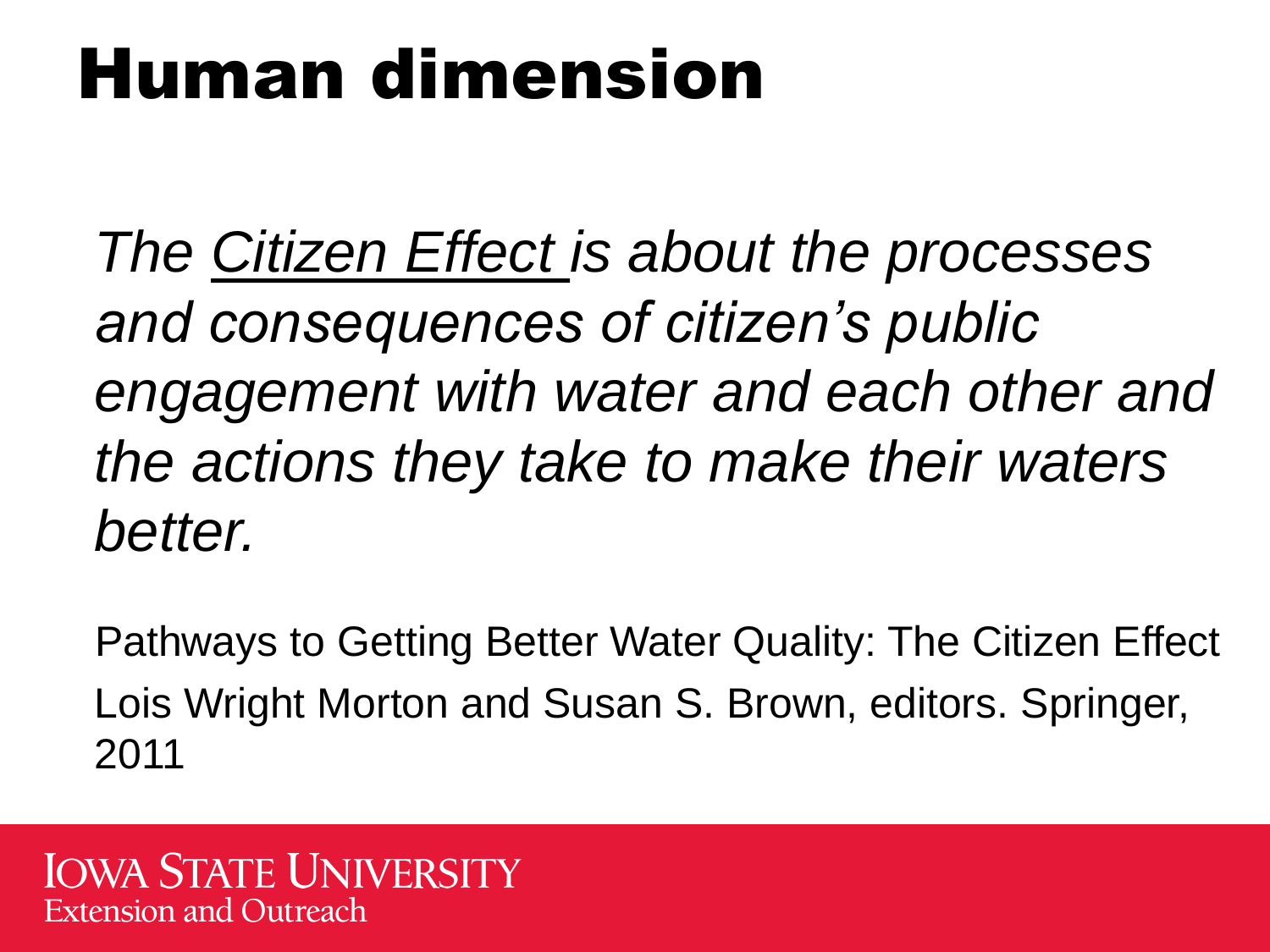## Definitions

- *Civic structure is built by citizens invested in helping the community deal with issues of the public commons; it consists of formal and informal groups, organizations, institutions and their social relationships*
- *Civic engagement is the deliberations and actions that occur when diverse people come together to find solutions to shared public concerns*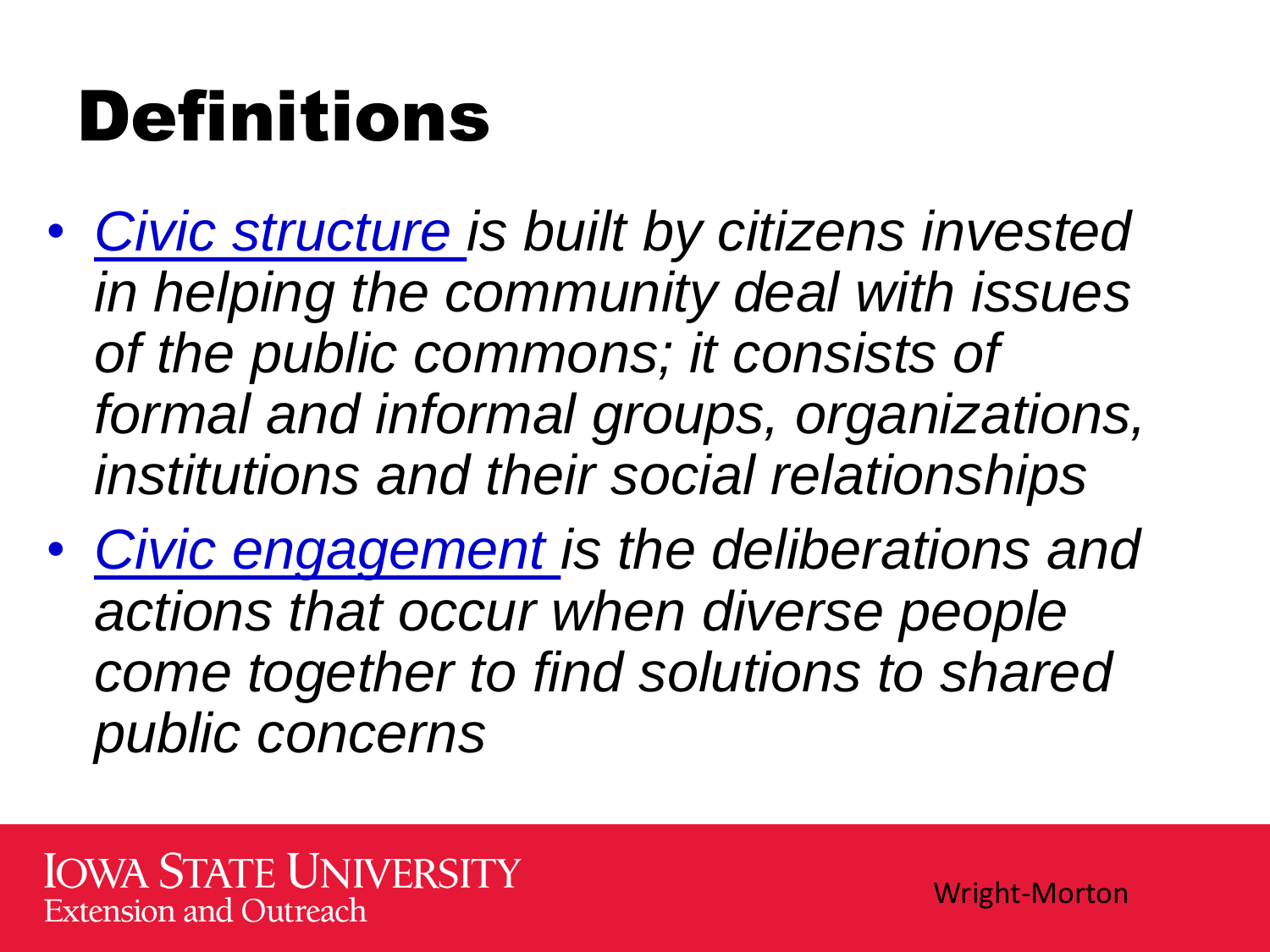## Two models of citizen involvement

- Agroecosystem management model*,* Flora
- Catalytic influence of local champions, *Morton*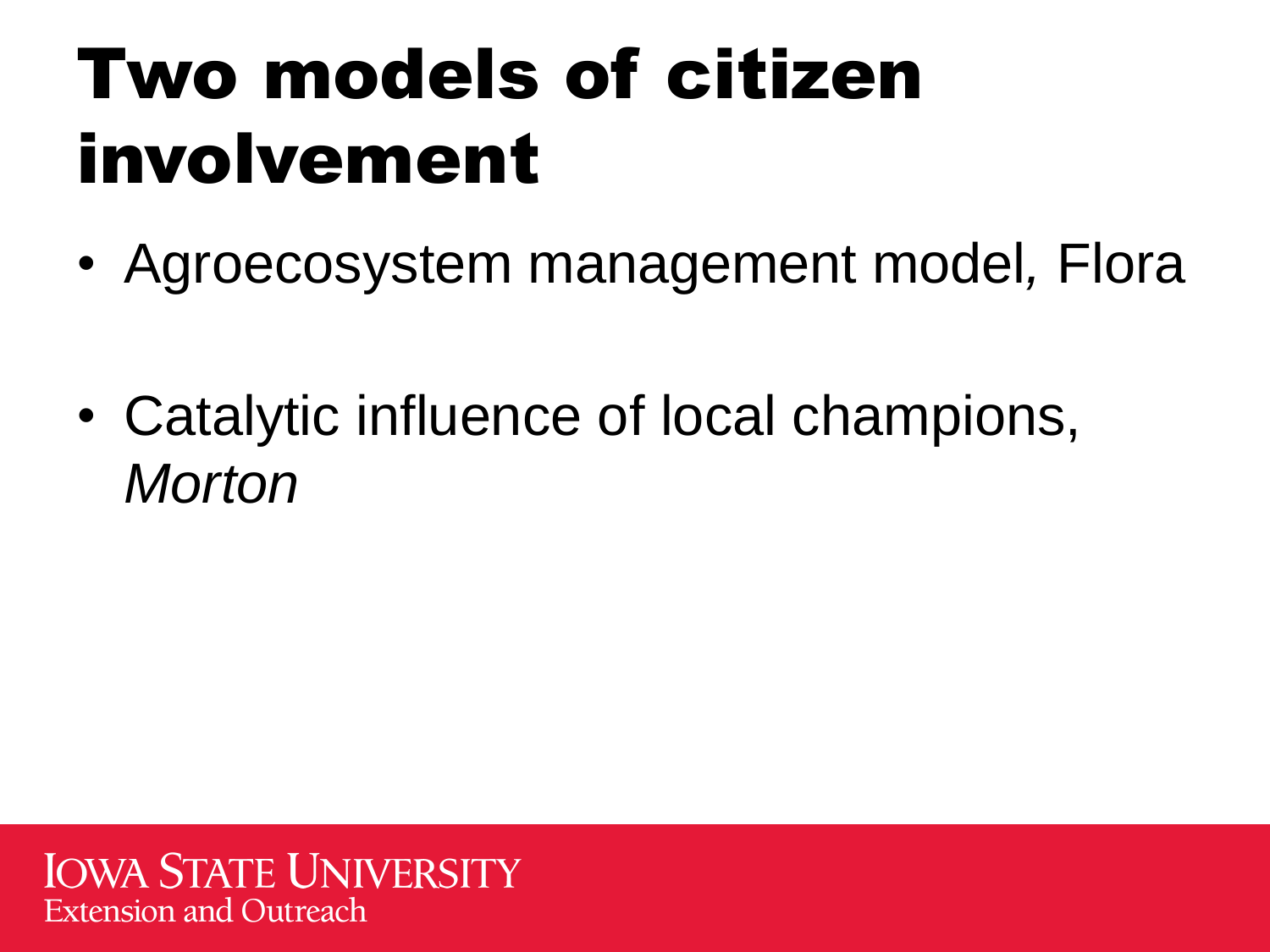#### Flora's Agroecosystem management model in Citizen Effect

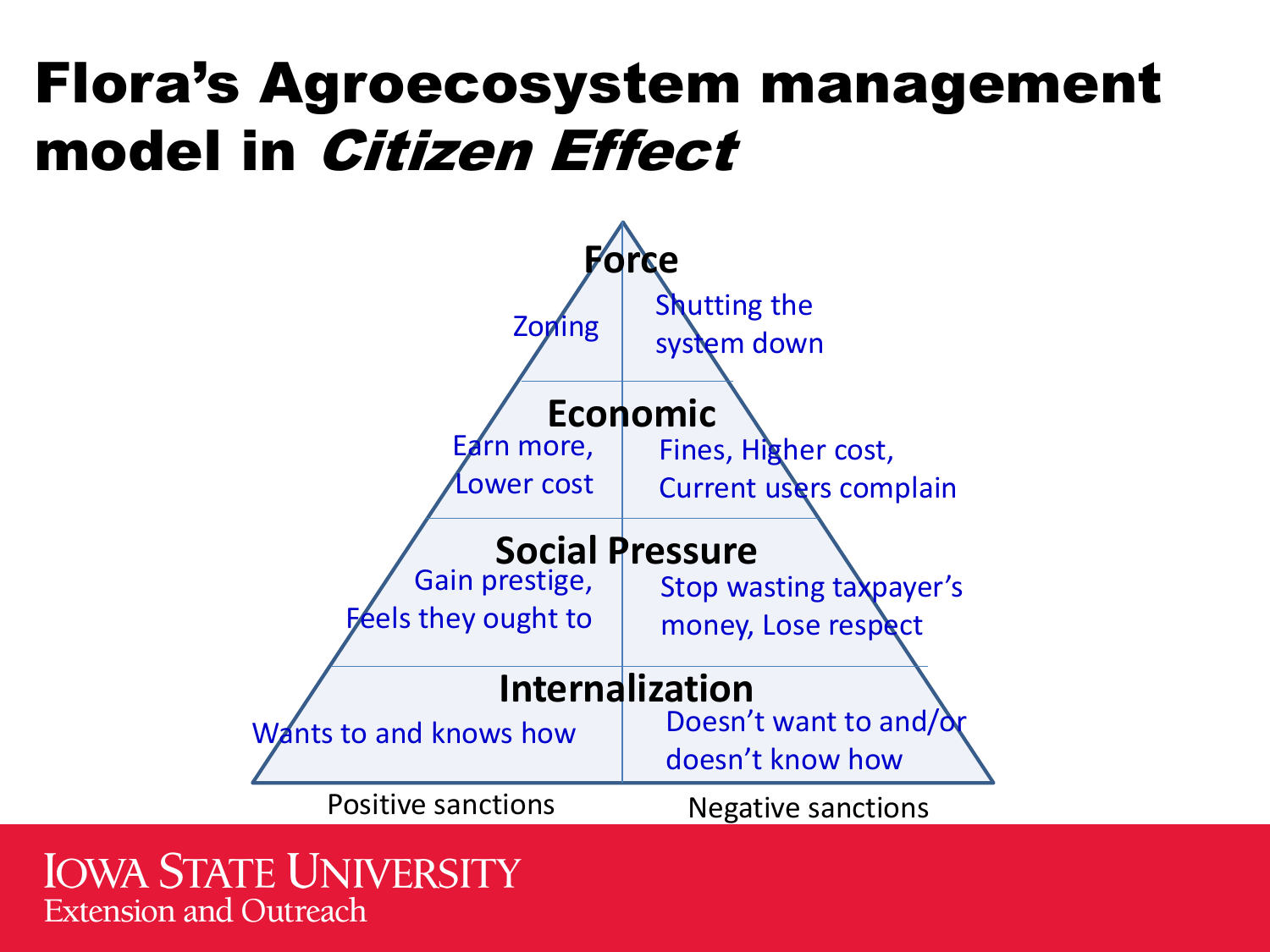### Flora's Agroecosystem management model in Citizen Effect

- Force and Economics
	- Necessary but not sufficient to sustain change
	- Costly and must be maintained
- Social Pressure and Internalization
	- Internal beliefs underlie adoption
	- Cultural expectations exert pressure
	- *….knowledge, beliefs, values and attitude motivate status quo or change.*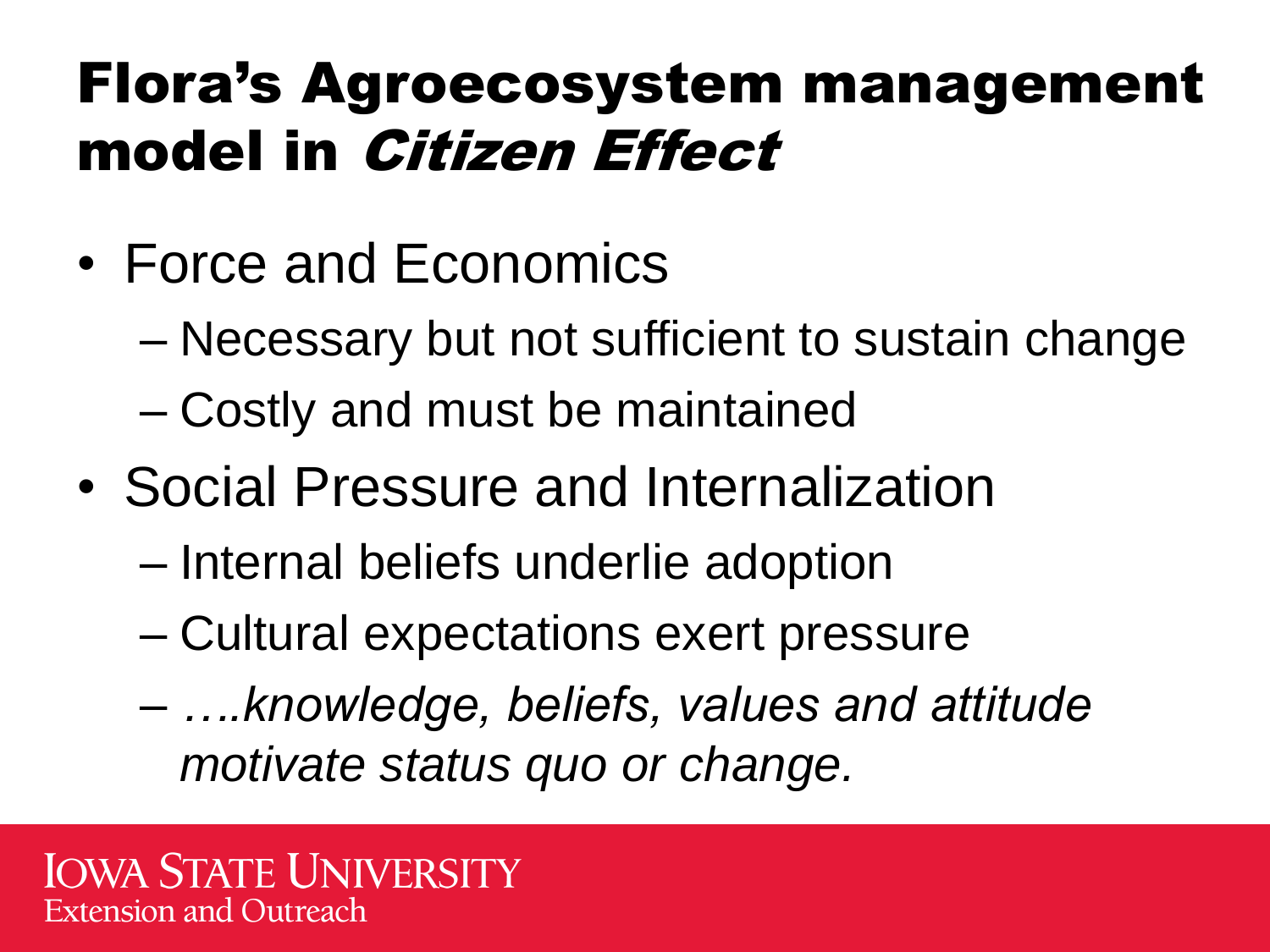#### **Impaired water**

2-3 key land managers

Exposure to science and technologies for land-water management

> Peer-to-peer learning (Share and discuss)

Reconstruct values and beliefs about farming/land use to include environmental goals

> Champion managing for the environment

Leverage and build civic structure

Many land managers learn and change practices

Social outcomes

Field practice outcomes

**Improved water quality**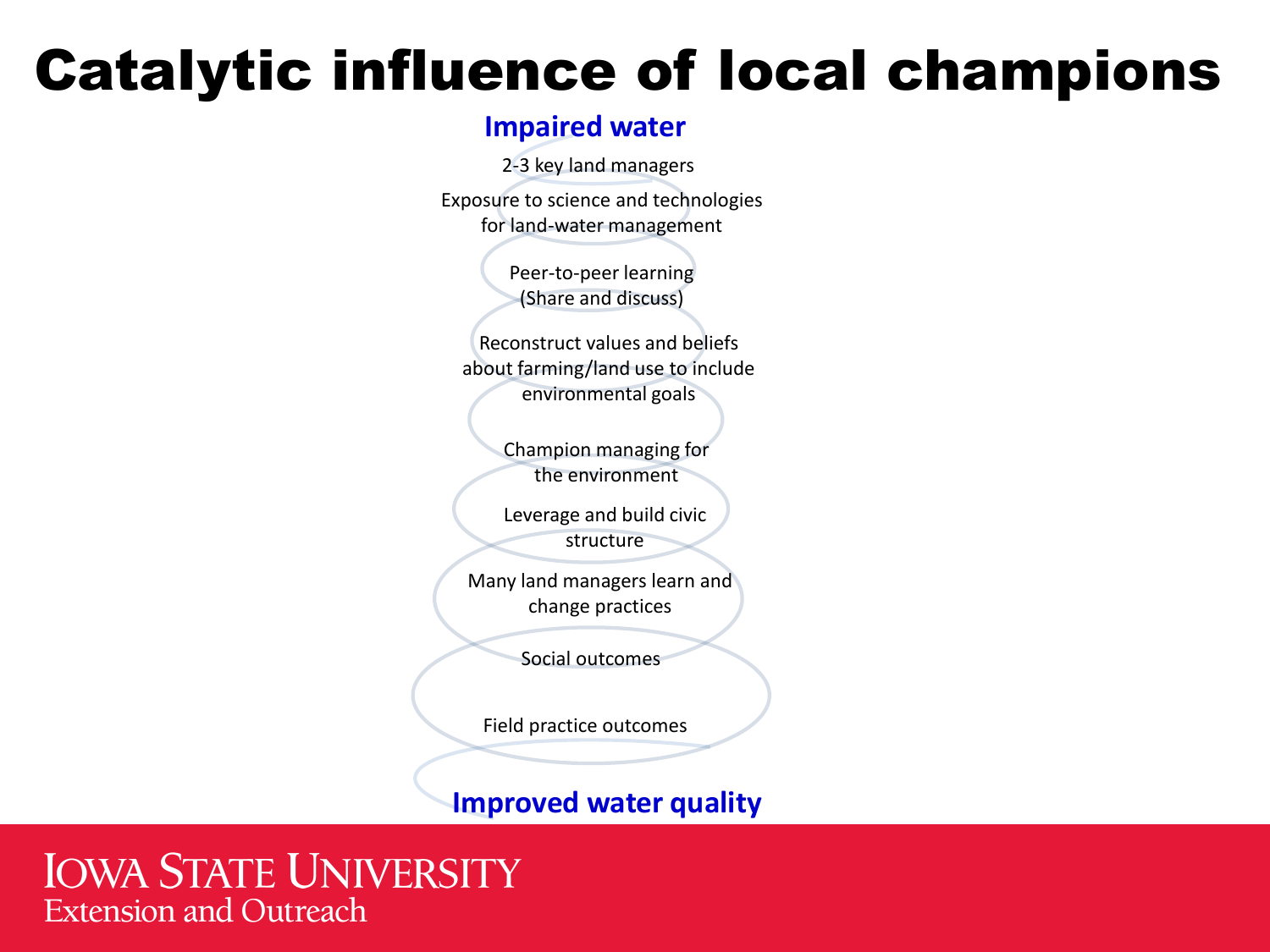**Impaired water**

#### **Key land managers**

- 1.Learn about ecology of water-land
- 2.**Experiment** on own lands
- 3.Select indicators to track ag productivity & environ impacts
- 4.Adapt management based on indicator feedbacks

**2-3 key land managers**

**Exposure to science and technologies** for land-water management

> **Peer to peer learning**  (Share and discuss)

**Reconstruct values and beliefs** about farming/land use to include environmental goals

**Champion managing for the environment**

#### **Internalization**

- 1. Personal beliefs and knowledge
- 2. Conservation ethic
- 3. Personal network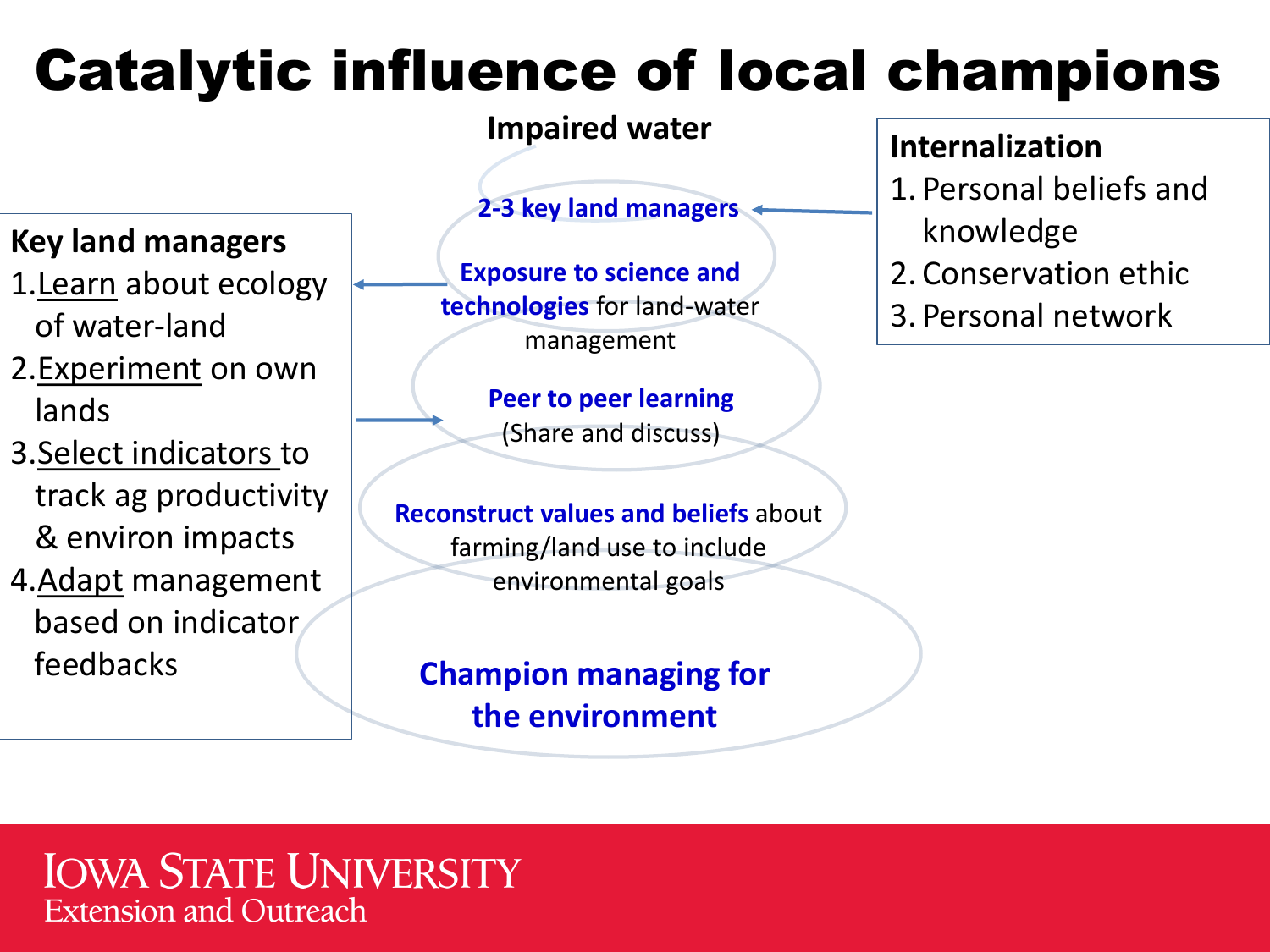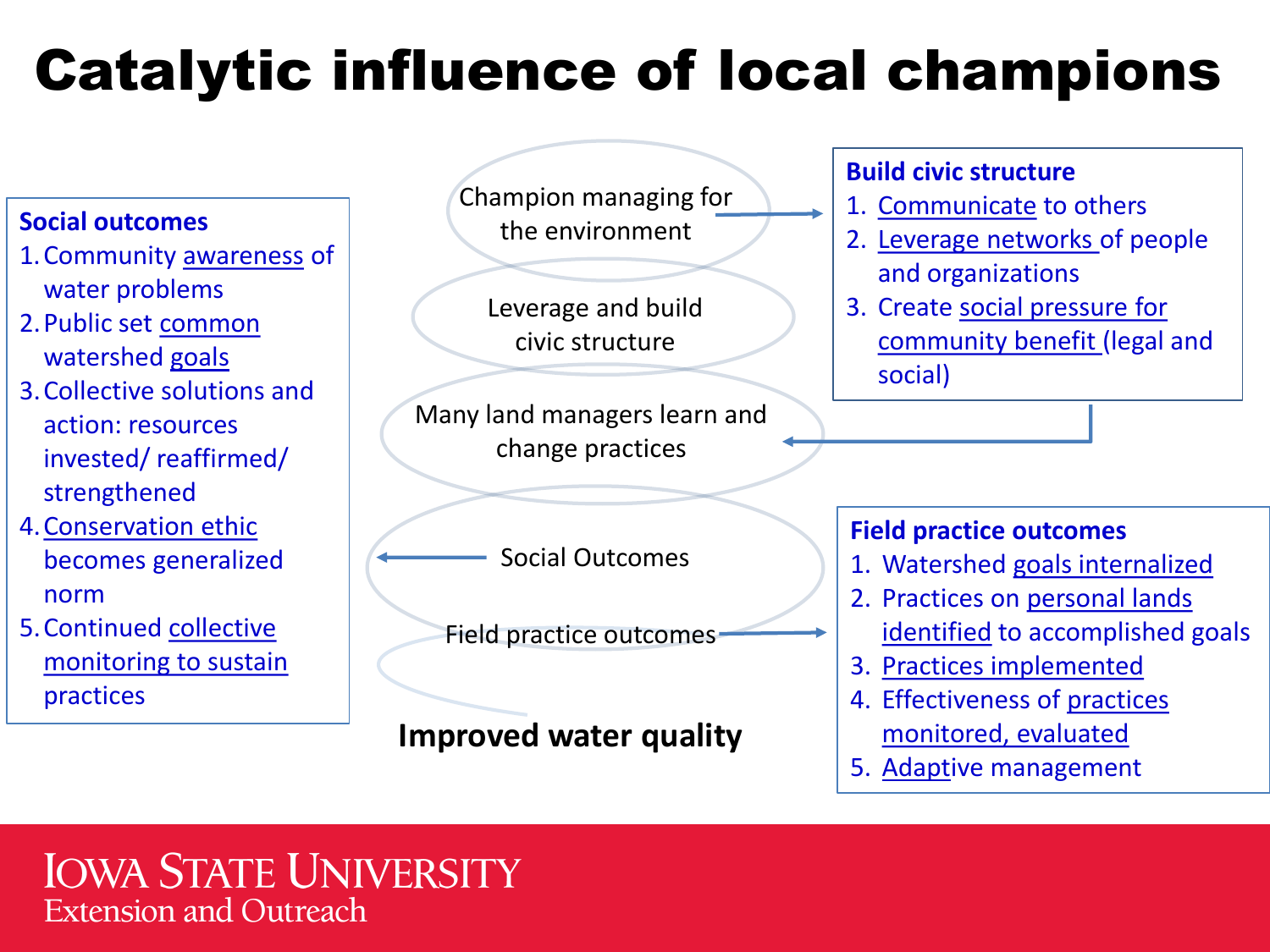- Work to internalize and change culture
- Follows the *Early Adopter* model
- 2-3 **leaders** introduced to research findings
- They learn, internalize and share
- Broaden the network to others
- Safe, inclusive, engaged civil structure
- Continuous improvement process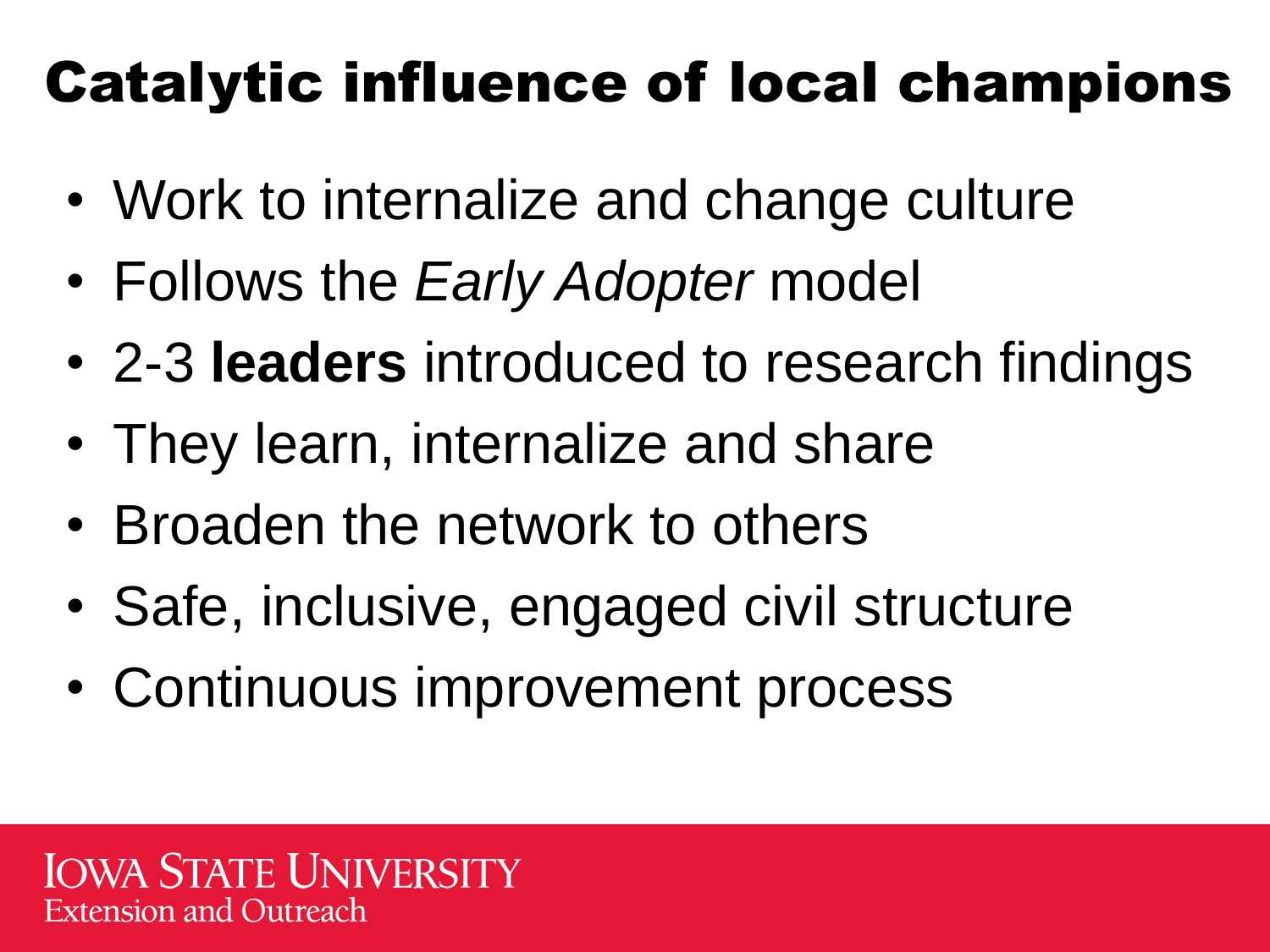### What makes this model work? Shared leadership

- *Multiple members of a watershed community engage in leadership behaviors simultaneously*
- Effective leaders are reliable, credible and respected by the community
- Help the community create and own a vision of what is to be accomplished and understand why it is important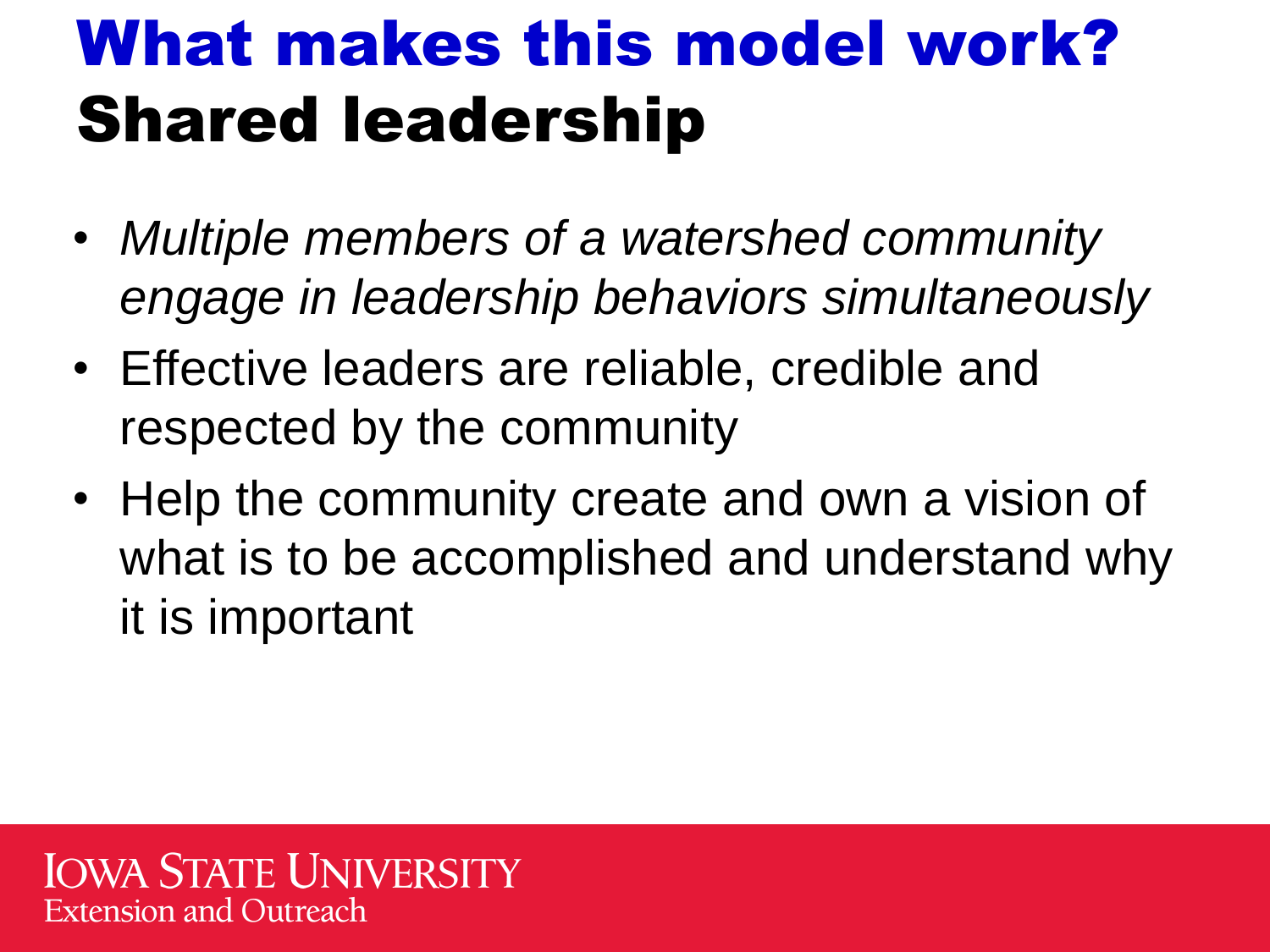## Shared leadership

• *Multiple leaders partner to use their connections to create a web of influence rather than a chain of command*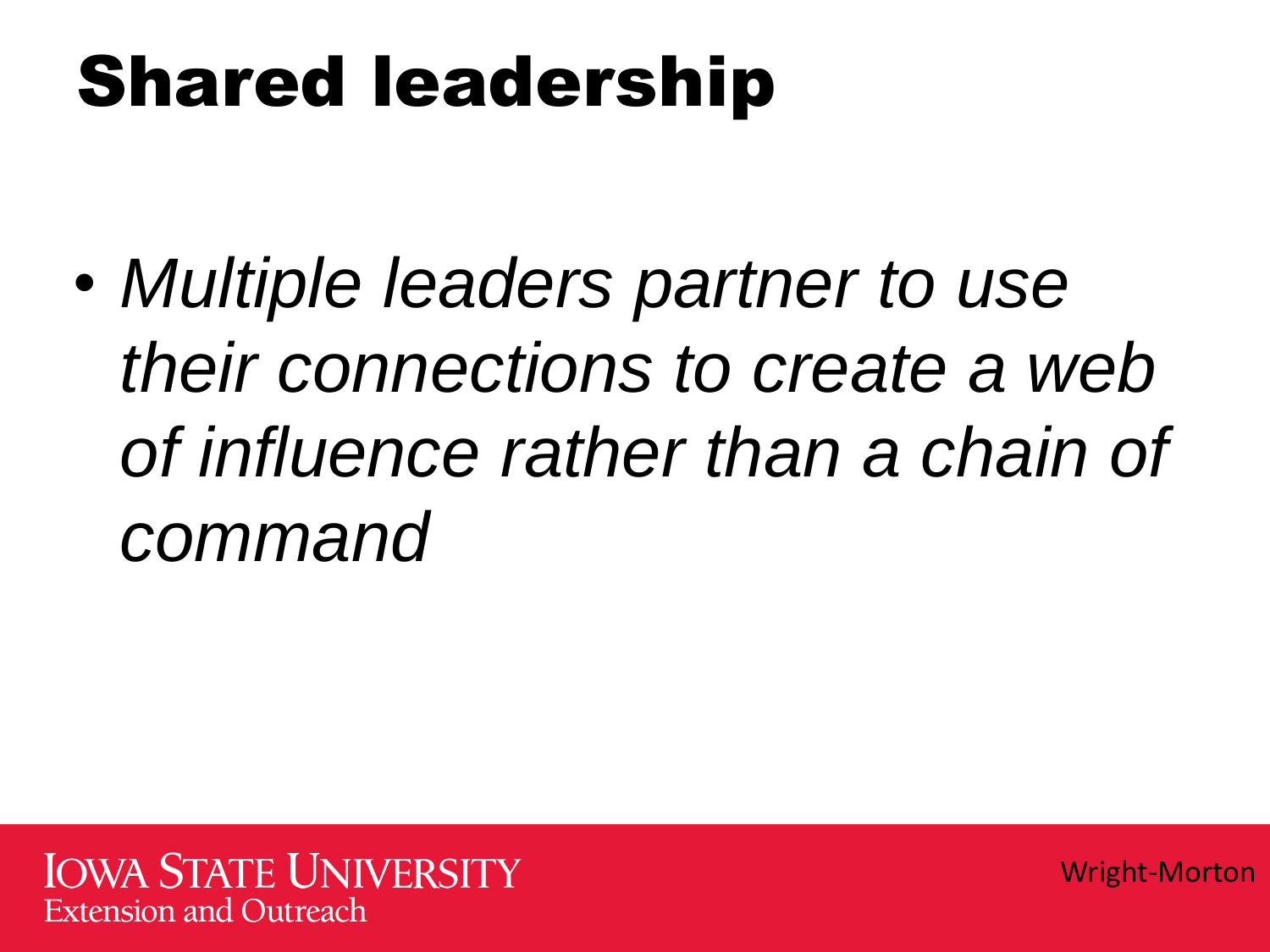## Example: Hewitt Creek

- In Maquoketa River Basin in NE Iowa
- 23,000 acre hilly HUC-12 watershed
- More than 80 farms, livestock intensive
- 2002 EPA 303(d) list. High in

N, P and animal fecal coliform



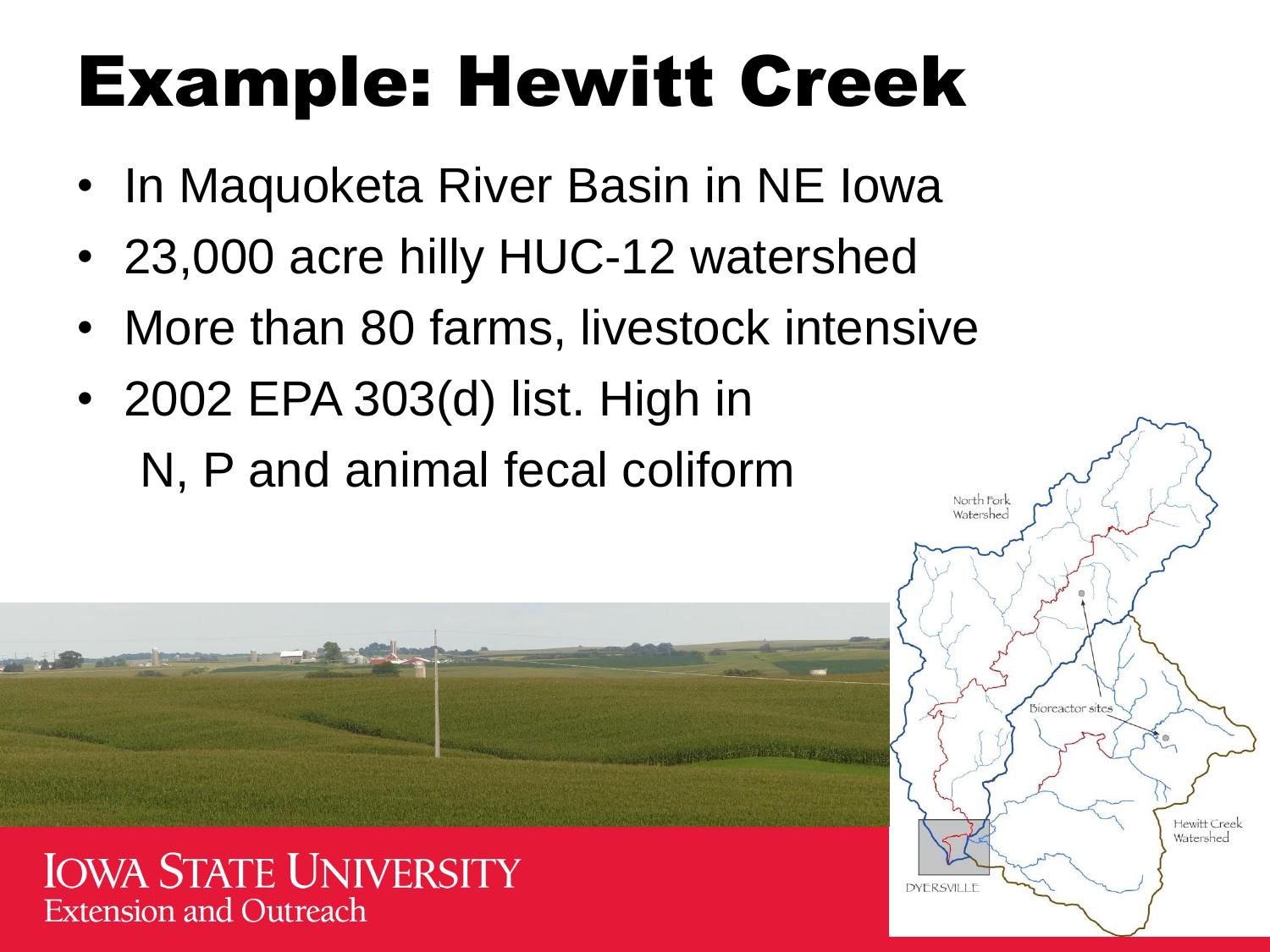## Hewitt Creek response

- Farmers organized to address problem
- Meet monthly to focus on watershed
- Goal is to get off the 303(d) list
- Small amount of grants and assistance
	- Iowa Farm Bureau and WIRB
	- ISU Extension
	- EPA, USDA, IDALS, LICA, ICPB, UIU, high school vo-ag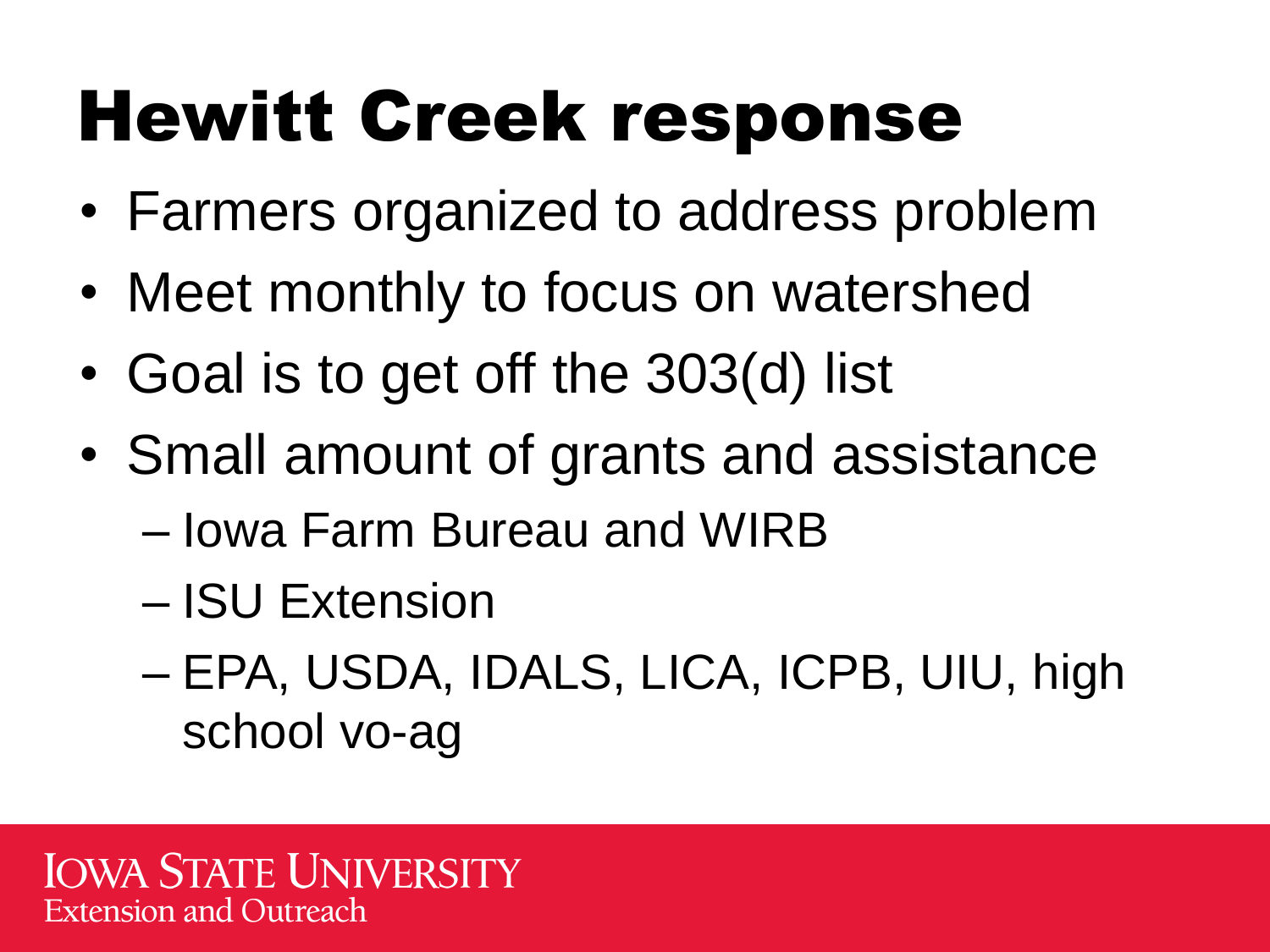## Continuous improvement performance-based model with feed-back loops

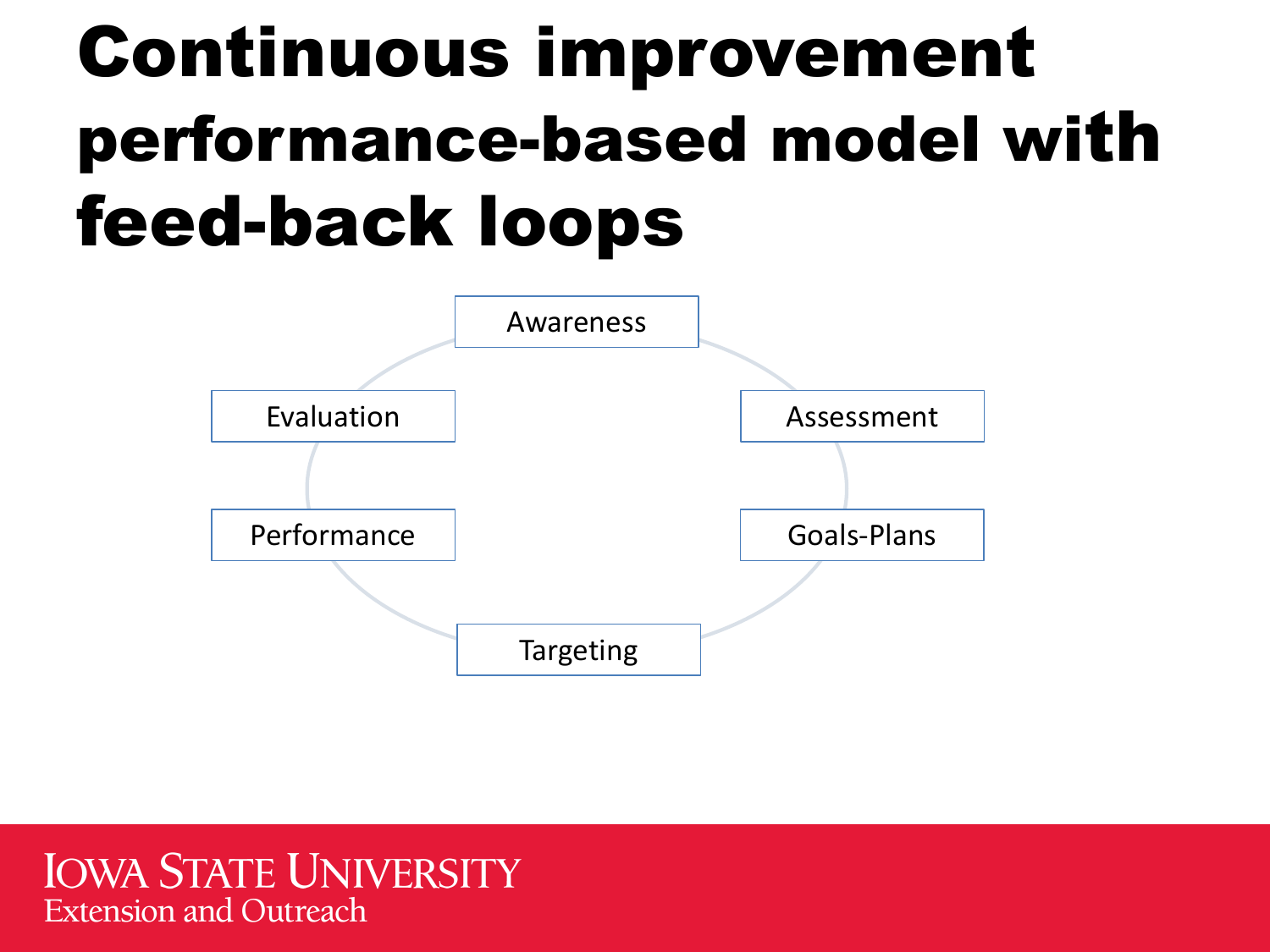## Hewitt Creek response

- Farmer committee decision making
- Small payment for performance – \$25-400 per farm, \$10/acre for cover crops
- Collect and compare data across farms
	- Late season stalk nitrate test
	- P-Index
	- Soil Condition Index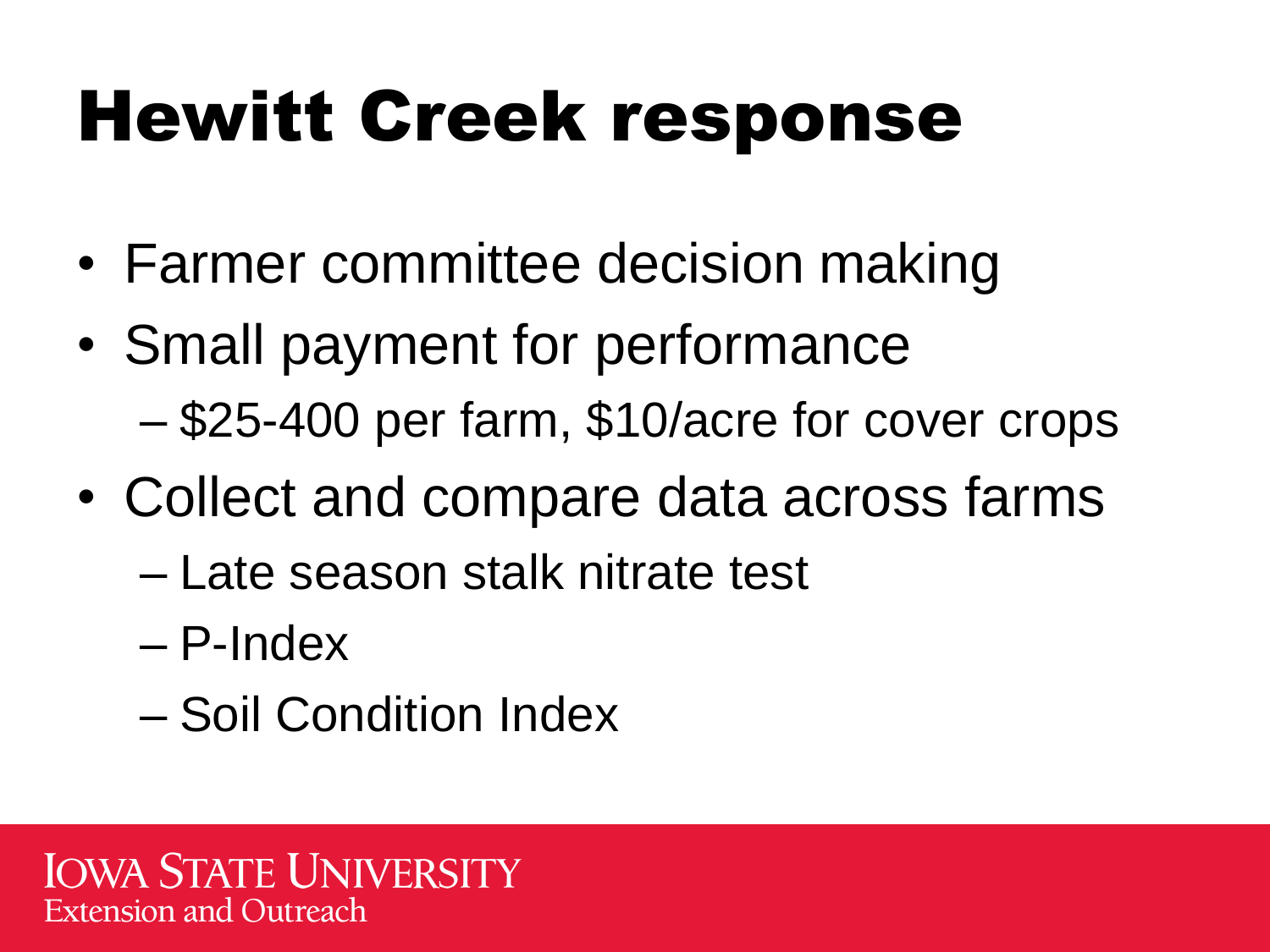## After 4 years

- 67% of farms participated
- 396 fields, 9893 acres tracked
- Significant improvements SCI and P-Index
- Significantly less N application and sediment delivery to Hewitt Creek
- Farmers have reduced cost of production and soil loss and see value in actions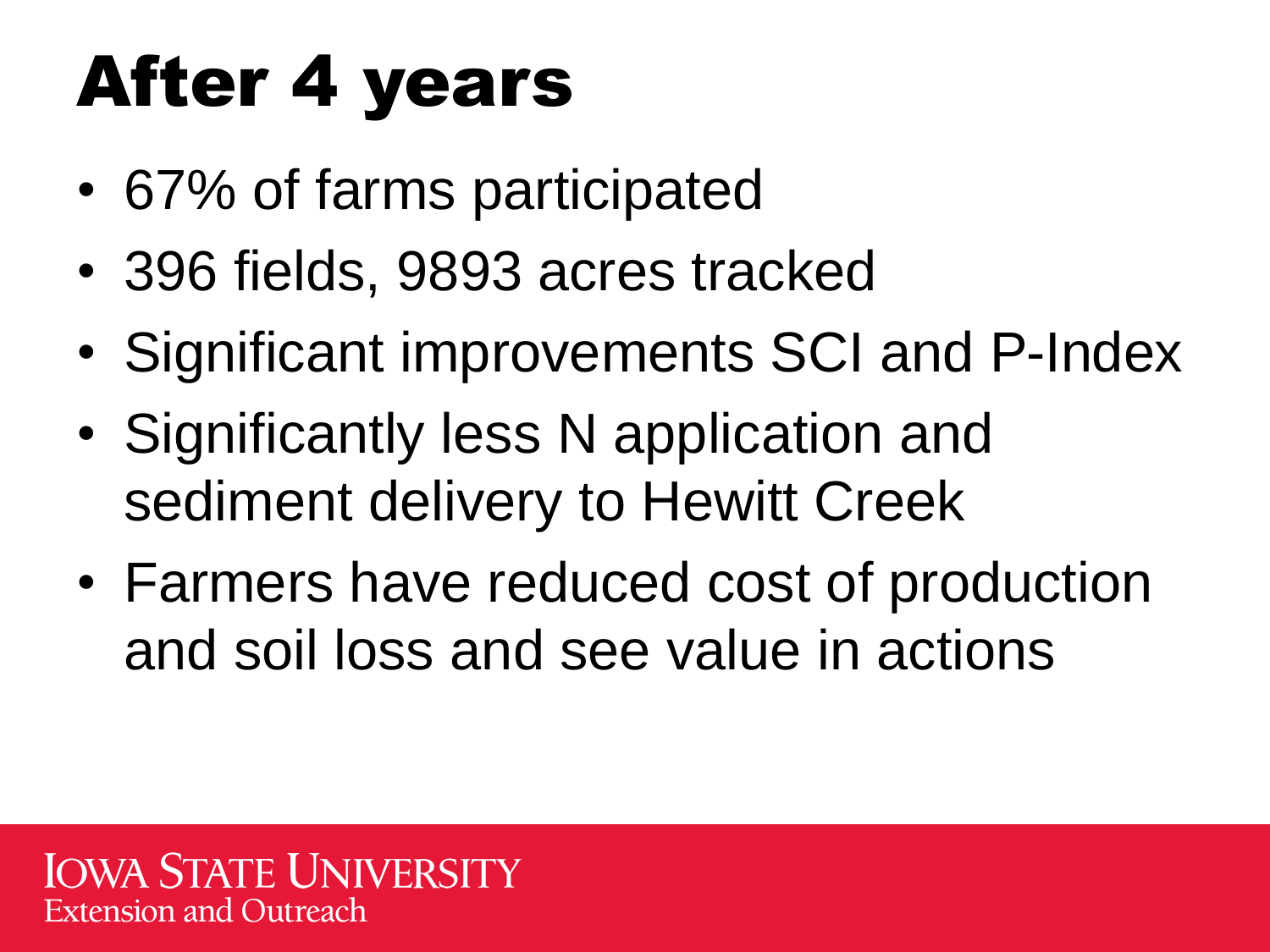## Evaluation

- *There are fish in the creek where there had not been for years and years*
- *Eagles are around the creek and had been many years since they had been there*
- In 2014, still on the 303(d) list.
- They continue to make improvements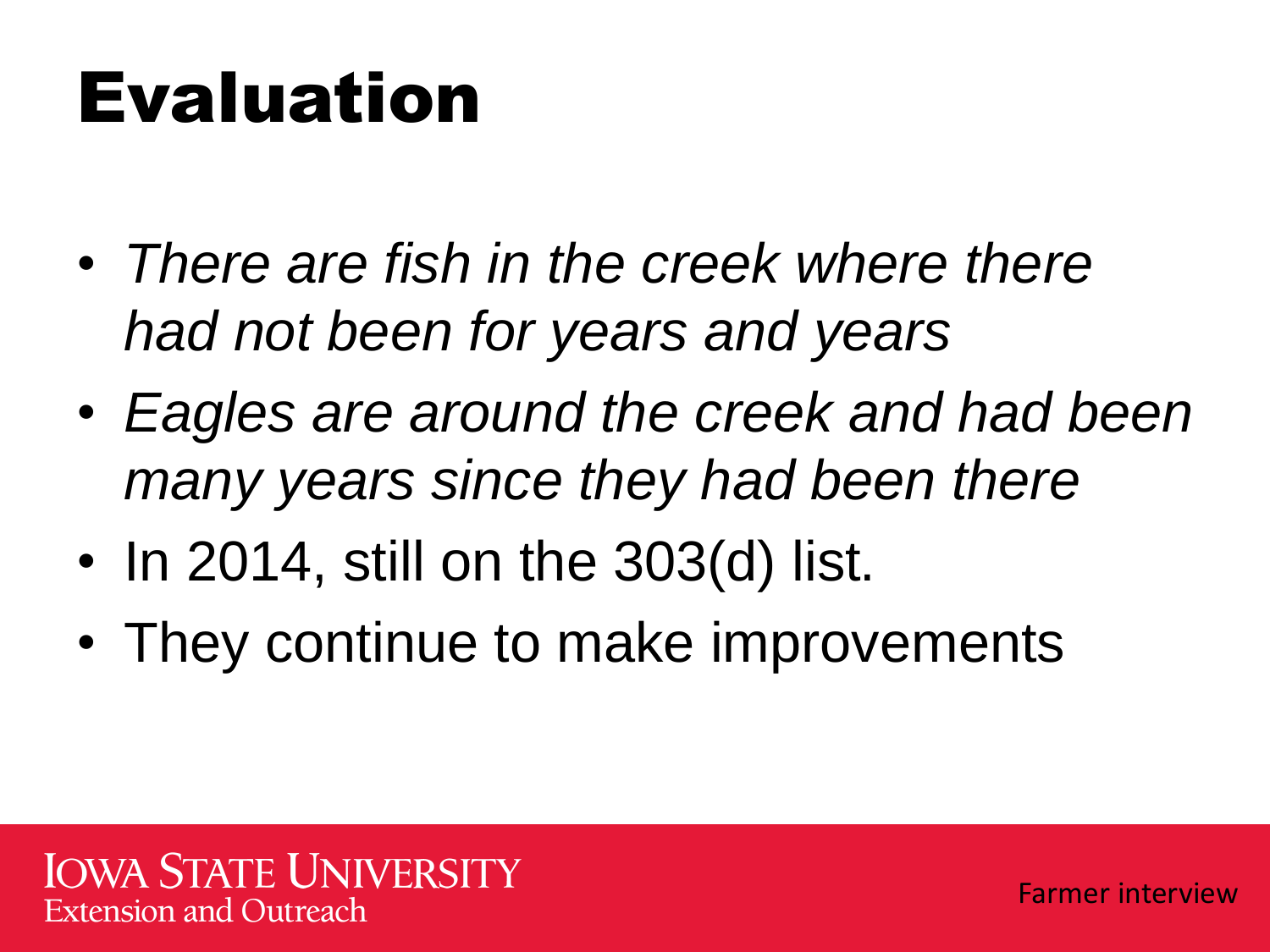# **Iowa Watersheds**

Hydrologic Unit Code (HUC) 12

# 1700 Place-based, citizen led opportunities